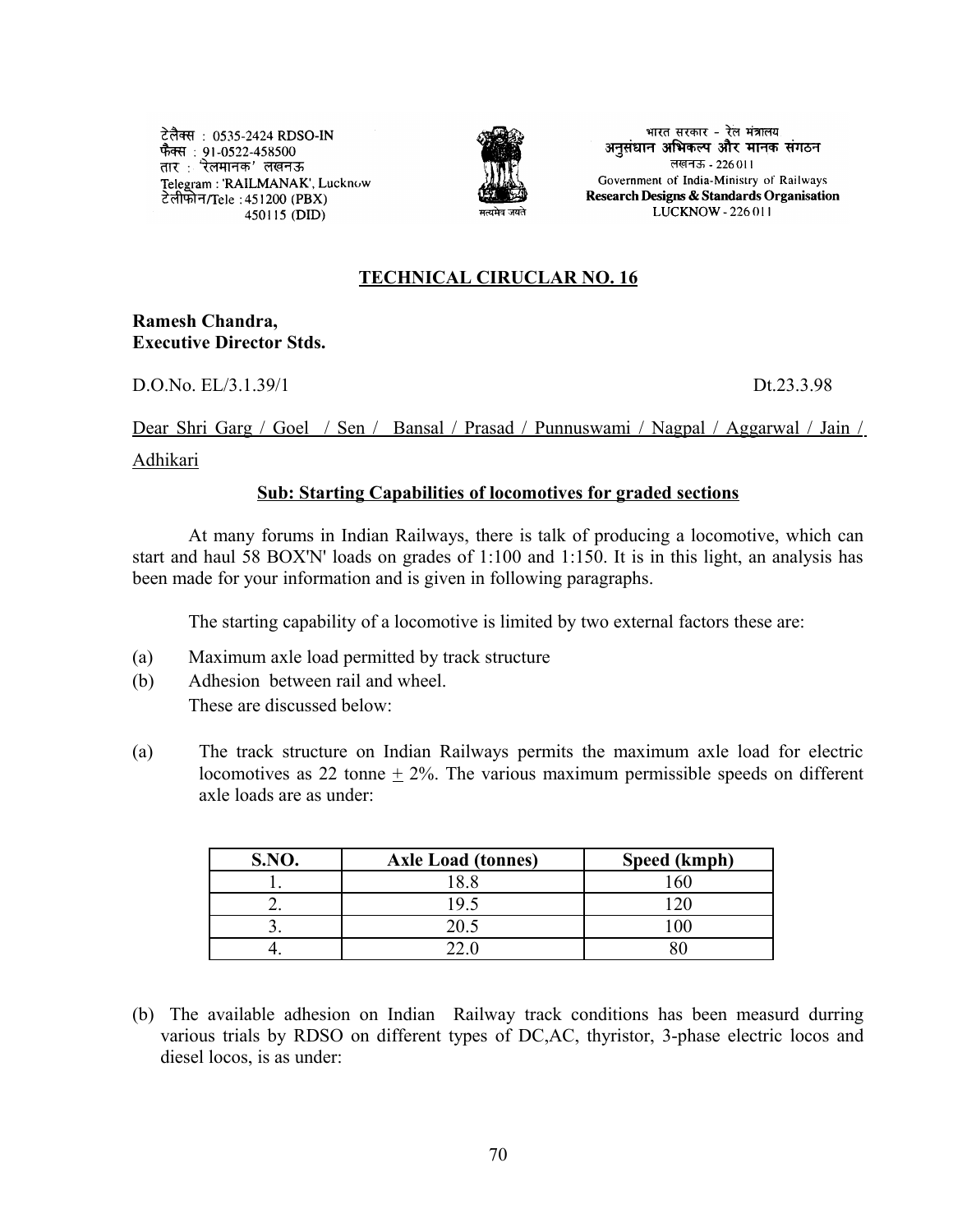| <b>S.NO.</b> | <b>Type of Loco</b>                      | % Adhesion |  |  |
|--------------|------------------------------------------|------------|--|--|
|              | DC Loco WCG2 (with vernier control)      | $26.9\%$   |  |  |
| 2.           | AC loco WAM4 (with trimount Co-Co bogie) | $34.3\%$   |  |  |
| 3.           | AC loco WAG7(with high adhesion bogies)  | $35.7\%$   |  |  |
| 4.           | Thyristor Locos WAG6 $(A,B,C)$           | 36 to 37 % |  |  |
| 5.           | 3-Phase loco WAG 9                       | 38 %       |  |  |
| 6.           | Diesel Loco WDM 2                        | $27\%$     |  |  |
|              | Diesel Loco WDG 2                        | $34\%$     |  |  |

The adhesion is primarily dependant on number of notching steps and the direction of mounting of TMs.That explains the variation in adhesion values of above class of locomotives.

 The maximum possible adhesion limits of 38% have been achieved on 3-phase locos due to the stepless control employed in three phase locomotives. There is no further scope to increase the ashesion further as limitied by Nature.

 With this adhesion and axle load of 20.5 tonne for a speed of 100 kmph for goods locomotive, the maximum possible starting tractive effort is Adhesion X Weight =  $0.38$  X 123 = 46.7t.

| S.No.          | <b>Grade Level</b> | Load (tonnes) | <b>Starting Tractive Effort Required</b><br>(tonnes) |
|----------------|--------------------|---------------|------------------------------------------------------|
| 1.             | Level              | 4700          | 19.54                                                |
| 2.             | $1$ in $500$       | 4700          | 29.2                                                 |
| 3 <sub>1</sub> | $1$ in $400$       | 4700          | 31.59                                                |
| 4.             | $1$ in $200$       | 4700          | 44                                                   |
| 5.             | 1 in 150           | 4700          | 53                                                   |
| 6.             | $1$ in $100$       | 4700          | 70                                                   |

The requirement of tractive effort for different gradients are as under: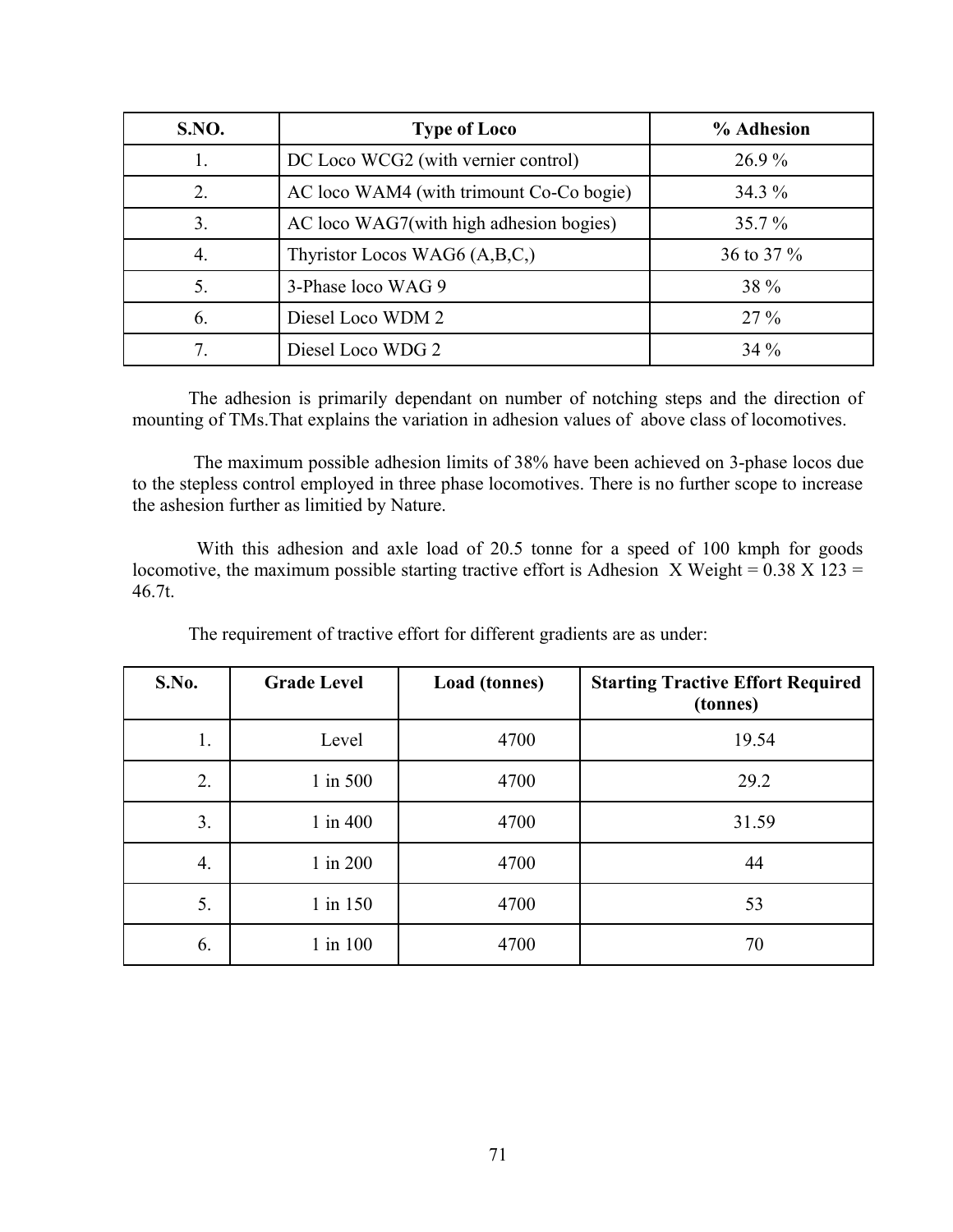From above, it is clear that for starting 4700 t loads on 1:150 or 1:100, there is no option but to go for two loco concept till the limit of maximum permissible axle loads are revised upwards. Details of the requirement of number of locomotives for different gradients is enclosed as Annexure. You may like to use this information during discussions in various forums.

With regards,

Yours sincerly,

Nuevolis

Encl:As above (Ramesh Chandra)

- 1. Sh.V.N. Garg, CEE / Western Rly, Churchgate, Mumbai-400 020
- 2 Sh.J.K.D.Garg, CEE / CORE. Allahabad
- 3. Sh.S.C.Goel. CEE / S.C. Rly, Rail Nillayam, Secunderabad-500 371
- 4 Sh.A.Sen, CEE / Eastern Rly, Fairlie Place, Calcutta-700 001
- 5. Sh.D.K.Bansal, CEE / Southern Rly, Park Town.Chennai-600 003
- 6. CEE / Northeast Frontier Railway, Maligaon-781 001
- 7. Sh.Binod Prasad, CEE/N.E.Railway, Gorakhpur-272 601
- 8. Sh.P.Punnuswamy, CEE / Central Railway, Mumbai CST-400 001
- 9. Sh.S.C.Nagpal, CEE / N.Rly, Baroda House, New Delhi-110 001
- 10. Sh.V.K. Aggarwal, CEE / S.E.Rly, Garden Reach, Calcutta-700 043
- 11. Sh.A.K. Jain, CEE / CLW,Chittaranjan
- 12. Sh.Anil Adhikari, CEE / ICF, Chennai-600 038

Copy to: Secretary (Electric Traction) Railway Board, New Delhi-110 001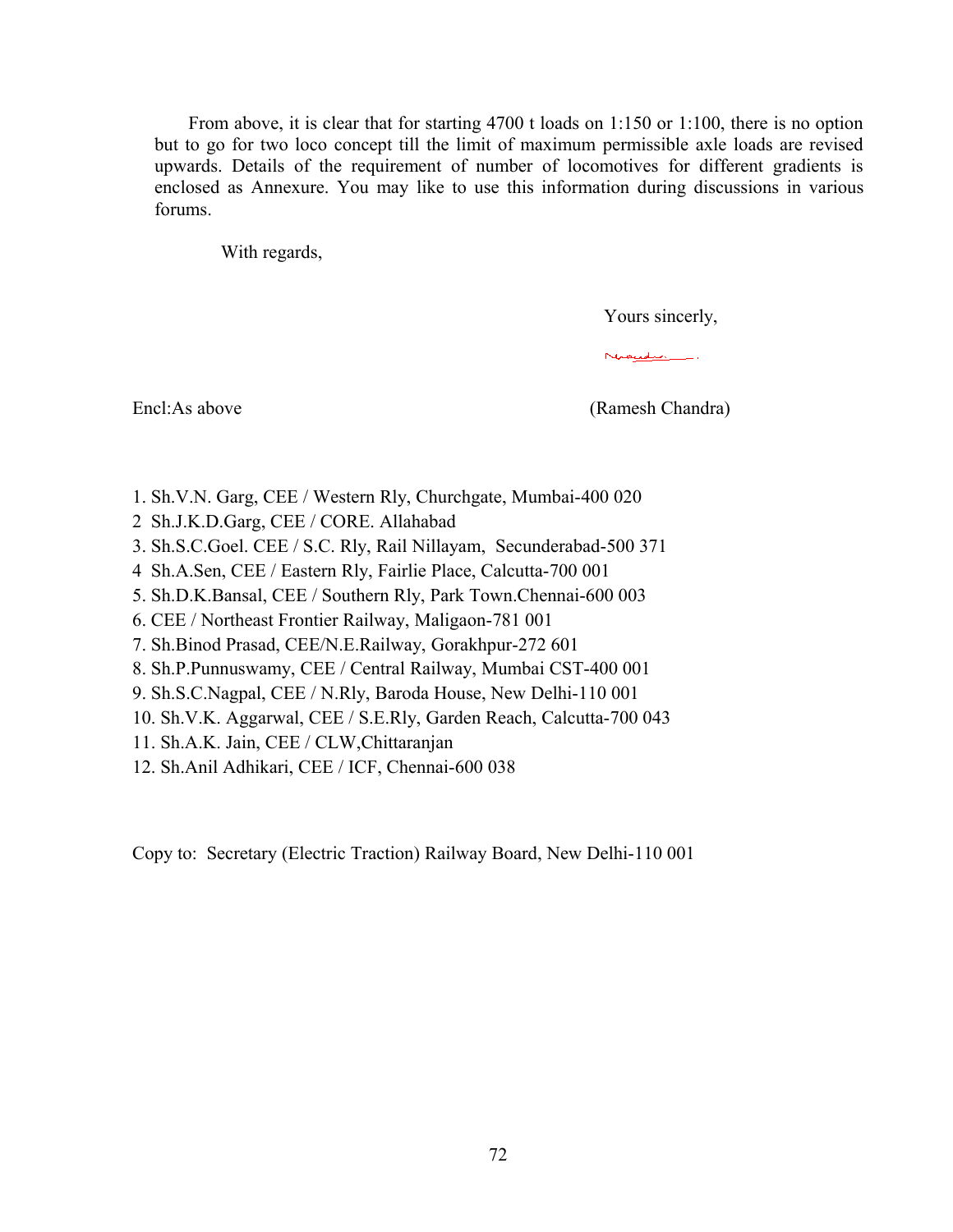Copy to: Sr.D.E.E.(O)

- Central Railway, DRM office , Mumbai CST-400001
- Central Railway, DRM office. Bhusawal (Maharashtra)
- Central Railway, DRM office, Bhopal, (M.P.)
- Central Railway, DRM office, Jabalpur, (M.P.)
- Central Railway, DRM office, Jhansi, (U.P.)
- Eastern Railway, DRM office, Howrah
- Eastern Railway, DRM office, Dhanbad
- Eastern Railway, DRM office, Asansol
- Eastern Railway, DRM office, Mughalsarai

- Northern Railway, DRM office, Delhi

- Northern Railway, DRM office, Allahabad

- Southern Railway, DRM office, Bangalore

- Southern Railway, DRM office, Chennai

- South Central Railway, DRM office, Vijayawada

- South Central Railway, DRM office, Secunderabad
- South Eastern Railway, DRM office, Kharagpur
- South Eastern Railway, DRM office, Chakradharpur
- South Eastern Railway, DRM office, Bilaspur
- South Eastern Railway, DRM office, Nagpur
- Western Railway, DRM office, Vadodara
- Western Railway, DRM office, Kota.

Encl : As above

Nicedie.

 (Ramesh Chandra) for Director General/Elect.